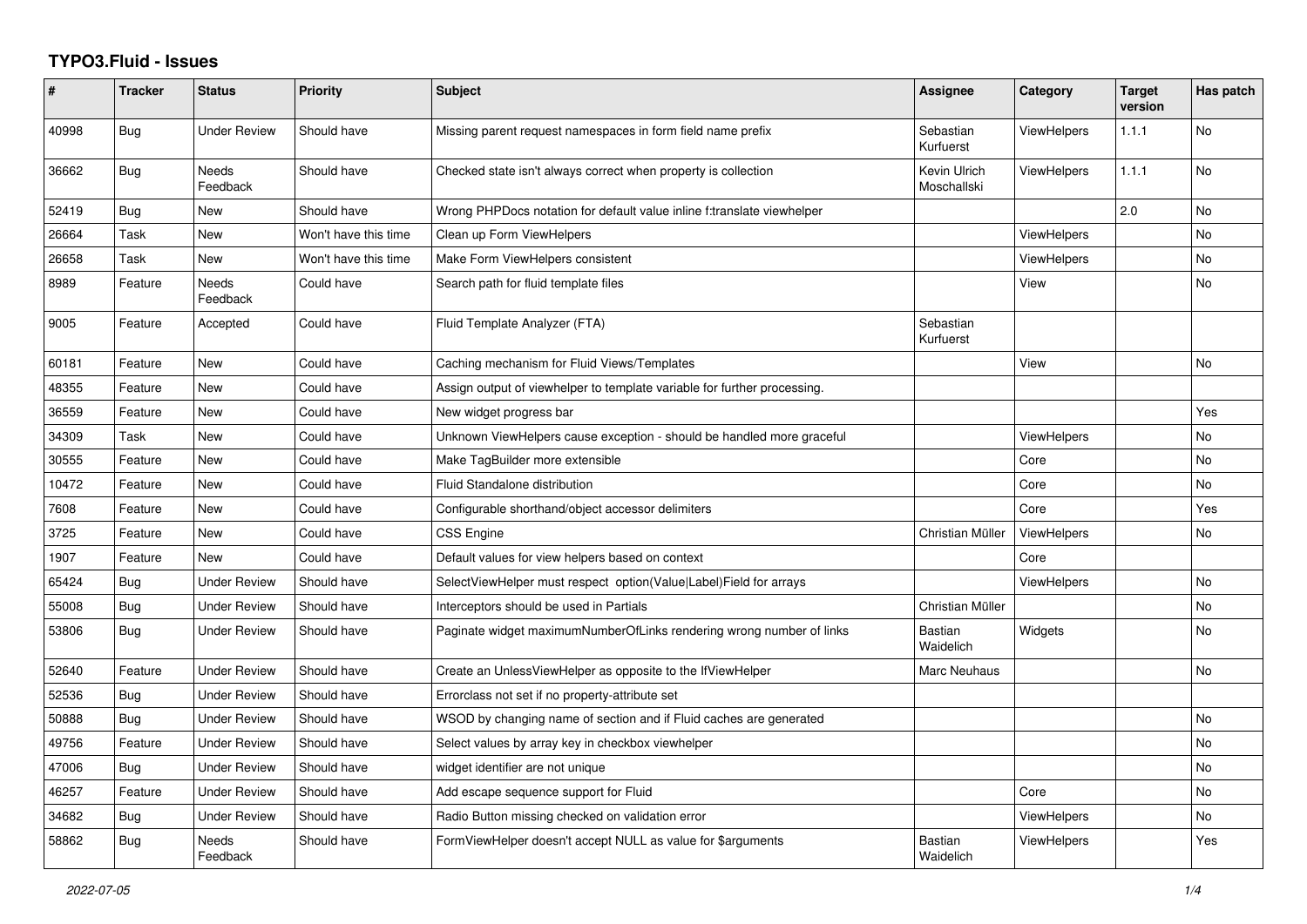| #     | <b>Tracker</b> | <b>Status</b>            | <b>Priority</b> | <b>Subject</b>                                                                            | <b>Assignee</b>        | Category           | <b>Target</b><br>version | Has patch |
|-------|----------------|--------------------------|-----------------|-------------------------------------------------------------------------------------------|------------------------|--------------------|--------------------------|-----------|
| 46091 | Task           | <b>Needs</b><br>Feedback | Should have     | Show source file name and position on exceptions during parsing                           |                        |                    |                          | No        |
| 45345 | Feature        | Needs<br>Feedback        | Should have     | Easy to use comments for fluid that won't show in output                                  |                        |                    |                          |           |
| 33394 | Feature        | Needs<br>Feedback        | Should have     | Logical expression parser for BooleanNode                                                 | <b>Tobias Liebig</b>   | Core               |                          | No        |
| 8491  | Task           | Needs<br>Feedback        | Should have     | link.action and uri.action differ in absolute argument                                    | Karsten<br>Dambekalns  | ViewHelpers        |                          | No        |
| 3291  | Feature        | <b>Needs</b><br>Feedback | Should have     | Cacheable viewhelpers                                                                     |                        |                    |                          | No        |
| 28551 | Bug            | Accepted                 | Should have     | (v4) backport VHTest                                                                      | Sebastian<br>Kurfuerst |                    |                          | No        |
| 5933  | Feature        | Accepted                 | Should have     | Optional section rendering                                                                | Sebastian<br>Kurfuerst | ViewHelpers        |                          | No        |
| 60271 | Feature        | New                      | Should have     | Paginate viewhelper, should also support arrays                                           |                        |                    |                          | No        |
| 60003 | Feature        | New                      | Should have     | Add required-Attribute to f:form.password                                                 |                        | <b>ViewHelpers</b> |                          | No        |
| 58983 | Bug            | New                      | Should have     | format.date does not respect linebreaks and throws exception                              |                        |                    |                          | No        |
| 58921 | Bug            | New                      | Should have     | f:form.* VHs crash if NOT inside f:form but followed by f:form                            |                        |                    |                          | No        |
| 56237 | Task           | New                      | Should have     | in-line (Condition) ViewHelpers should not evaluate on parsing                            |                        |                    |                          | No        |
| 54284 | Bug            | New                      | Should have     | Default Option for Switch/Case VH                                                         |                        | ViewHelpers        |                          | No        |
| 54195 | Task           | New                      | Should have     | Rename and move FormViewHelper's errorClass value, currently 'f3-form-error'              | Adrian Föder           | ViewHelpers        |                          | No        |
| 52591 | Bug            | New                      | Should have     | The Pagination Widget broken for joined objects                                           |                        |                    |                          | No        |
| 51277 | Feature        | New                      | Should have     | ViewHelper context should be aware of actual file occurrence                              |                        |                    |                          | No        |
| 49600 | Bug            | New                      | Should have     | f:form tag shown as a HTML on frontend                                                    |                        | ViewHelpers        |                          | No        |
| 47669 | Task           | <b>New</b>               | Should have     | FormViewHelper does not define the default request method                                 |                        |                    |                          | No        |
| 46545 | Feature        | New                      | Should have     | Better support for arrays in options of SelectViewHelper                                  |                        |                    |                          | No        |
| 45394 | Task           | New                      | Should have     | Forwardport Unit test for standalone view                                                 |                        | View               |                          | No        |
| 45153 | Feature        | New                      | Should have     | f:be.menus.actionMenuItem - Detection of the current select option is insufficient        |                        |                    |                          | No        |
| 43072 | Task           | New                      | Should have     | Remove TOKENS for adding templates fallback in Backporter                                 |                        | View               |                          | No        |
| 43071 | Task           | New                      | Should have     | Remove TOKENS for adding fallback teplates in B                                           |                        |                    |                          | No        |
| 42743 | Task           | New                      | Should have     | Remove inline style for hidden form fields                                                |                        |                    |                          | No        |
| 42397 | Feature        | New                      | Should have     | Missing viewhelper for general links                                                      |                        |                    |                          | No        |
| 40081 | Feature        | New                      | Should have     | Allow assigned variables as keys in arrays                                                |                        |                    |                          | No        |
| 39990 | <b>Bug</b>     | New                      | Should have     | Same form twice in one template: hidden fields for empty values are only rendered<br>once |                        | Core               |                          | No        |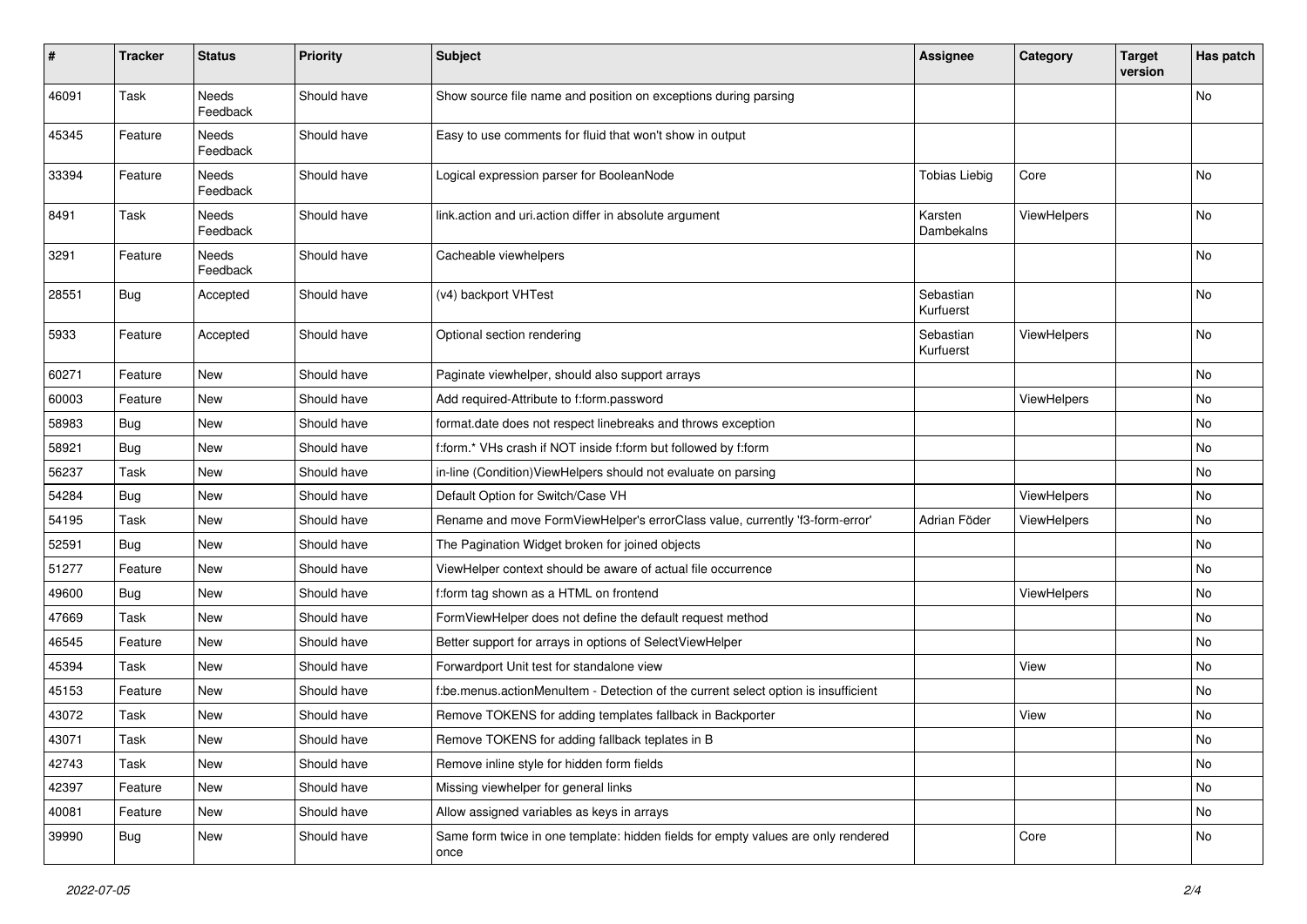| #     | <b>Tracker</b> | <b>Status</b>       | <b>Priority</b> | Subject                                                                                                     | <b>Assignee</b>             | Category    | <b>Target</b><br>version | Has patch |
|-------|----------------|---------------------|-----------------|-------------------------------------------------------------------------------------------------------------|-----------------------------|-------------|--------------------------|-----------|
| 39936 | Feature        | New                 | Should have     | registerTagAttribute should handle default values                                                           |                             | ViewHelpers |                          | <b>No</b> |
| 38130 | Feature        | New                 | Should have     | Checkboxes and multiple select fields should have an assignable default value                               |                             |             |                          | No        |
| 37619 | Bug            | New                 | Should have     | Fatal Error when using variable in name attribute of Section ViewHelper                                     |                             | ViewHelpers |                          | No        |
| 37095 | Feature        | New                 | Should have     | It should be possible to set a different template on a Fluid TemplateView inside an<br>action               | Christopher<br>Hlubek       |             |                          | No        |
| 36655 | Bug            | New                 | Should have     | <b>Pagination Links</b>                                                                                     |                             | Widgets     |                          | No        |
| 36410 | Feature        | New                 | Should have     | Allow templates to send arguments back to layout                                                            |                             | ViewHelpers |                          | No        |
| 33215 | Feature        | New                 | Should have     | RFC: Dynamic values in ObjectAccess paths                                                                   |                             |             |                          | No        |
| 32035 | Task           | New                 | Should have     | Improve fluid error messages                                                                                |                             | Core        |                          | Yes       |
| 31955 | Feature        | <b>New</b>          | Should have     | f:uri.widget                                                                                                |                             | Widgets     |                          | No        |
| 30937 | Bug            | New                 | Should have     | CropViewHelper stringToTruncate can't be supplied so it can't be easily extended                            |                             | ViewHelpers |                          | Yes       |
| 28554 | Bug            | New                 | Should have     | (v4) implement feature flag to disable caching                                                              |                             |             |                          | No        |
| 28553 | Bug            | New                 | Should have     | improve XHProf test setup                                                                                   |                             |             |                          | No        |
| 28552 | Bug            | New                 | Should have     | (v5) write ViewHelper test for compiled run; adjust functional test to do two passes<br>(uncached & cached) |                             |             |                          | No        |
| 28550 | Bug            | New                 | Should have     | (v4) make widgets cacheable, i.e. not implement childnodeaccess interface                                   |                             |             |                          | No        |
| 28549 | Bug            | New                 | Should have     | make widgets cacheable, i.e. not implement childnodeaccess interface                                        |                             |             |                          | No        |
| 13045 | Bug            | New                 | Should have     | Entity decode of strings are different between if-conditions and output of variable                         |                             |             |                          |           |
| 12863 | Bug            | New                 | Should have     | Attributes of a viewhelper can't contain a '-'                                                              | Sebastian<br>Kurfuerst      | Core        |                          | No        |
| 10911 | Task           | New                 | Should have     | Tx_Fluid_ViewHelpers_Form_AbstractFormViewHelper->renderHiddenIdentityField<br>should be more reliable      |                             | ViewHelpers |                          | <b>No</b> |
| 9950  | Task           | New                 | Should have     | Binding to nested arrays impossible for form-elements                                                       |                             | ViewHelpers |                          |           |
| 9514  | Feature        | New                 | Should have     | Support explicit Array Arguments for ViewHelpers                                                            |                             |             |                          |           |
| 8648  | Bug            | New                 | Should have     | format.crop ViewHelper should support all features of the crop stdWrap function                             |                             | ViewHelpers |                          | <b>No</b> |
| 4704  | Feature        | New                 | Should have     | Improve parsing exception messages                                                                          |                             | Core        |                          |           |
| 3481  | Bug            | New                 | Should have     | Use ViewHelperVariableContainer in PostParseFacet                                                           |                             | Core        |                          | No        |
| 59057 | Bug            | Under Review        | Must have       | Hidden empty value fields shoud be disabled when related field is disabled                                  | <b>Bastian</b><br>Waidelich | ViewHelpers |                          | No        |
| 51239 | Bug            | <b>Under Review</b> | Must have       | AbstractViewHelper use incorrect method signature for "\$this->systemLogger->log()"                         | Adrian Föder                | Core        |                          | Yes       |
| 5636  | Task           | <b>Under Review</b> | Must have       | Form_RadioViewHelper and CheckBoxViewHelper miss check for existing object<br>before it is accessed.        |                             |             |                          | No        |
| 33628 | <b>Bug</b>     | Needs<br>Feedback   | Must have       | Multicheckboxes (multiselect) for Collections don't work                                                    | Christian Müller            | ViewHelpers |                          | No        |
| 60856 | <b>Bug</b>     | New                 | Must have       | Target attribute not supported by the form viewhelper                                                       |                             | ViewHelpers |                          | Yes       |